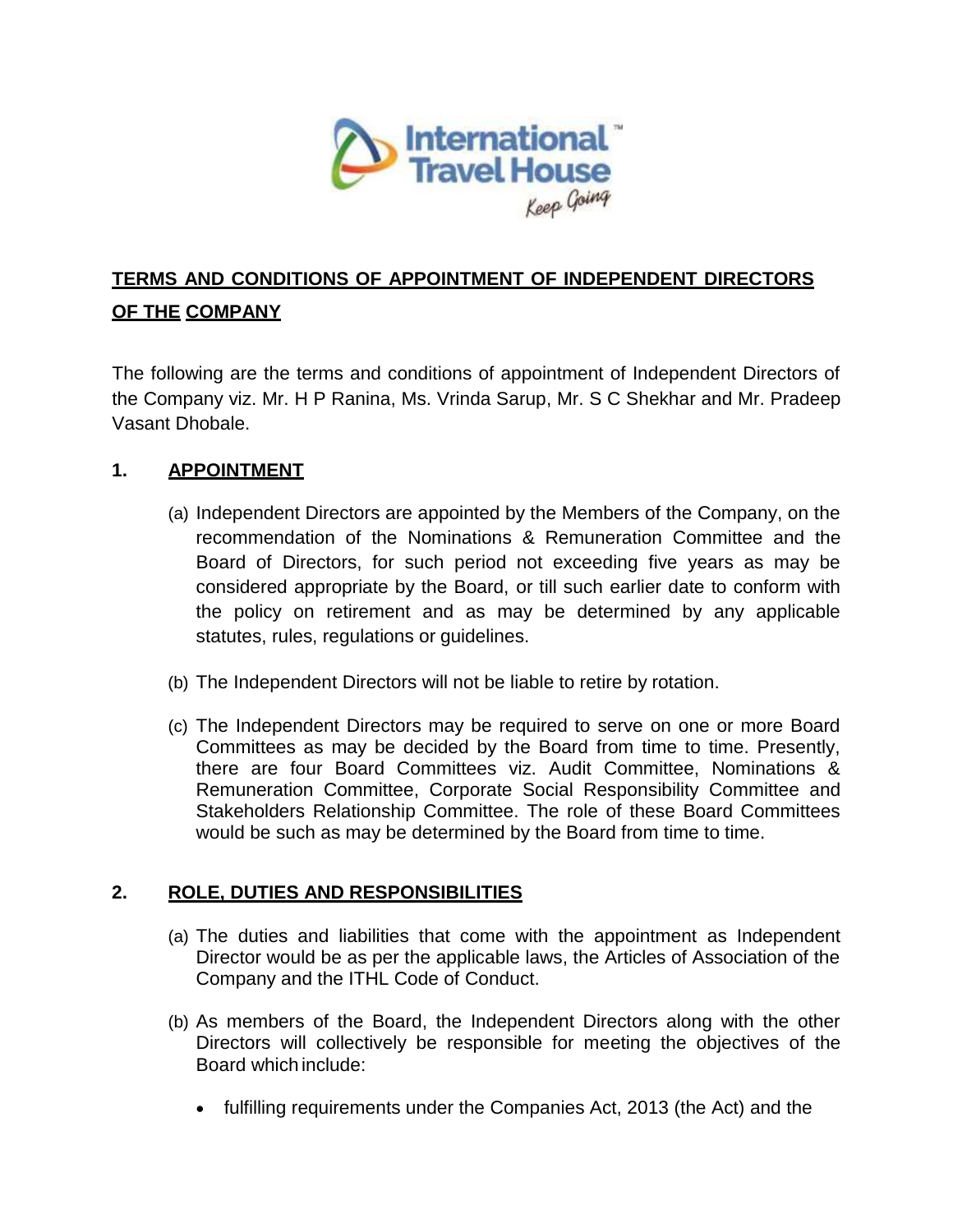Rules thereunder;

- performing responsibilities of the Board as outlined in Securities and Exchange Board of India (Listing Obligations and Disclosure Requirements) Regulations, 2015('Listing Regulations 2015');
- taking accountability under the Directors' Responsibility Statement;
- overseeing the maintenance of high standards of the Company's values and ethical conduct of business;
- overseeing the Company's contribution towards Corporate Social Responsibility; and
- protecting and enhancing the Travel House brand.
- (c) The Independent Directors will be expected to perform their fiduciary duties and exercise the skill and care expected of every Director. They shall also abide by the 'Code for Independent Directors' as outlined in Schedule IV to the Act.

# **3. TIME COMMITMENT**

Considering the nature of the role of a Director, it is difficult for a Company to lay down specific parameters on time commitment. The Independent Directors agree to devote such time as is prudent and necessary for the proper performance of their role, duties and responsibilities as Independent Director.

## **4. REMUNERATION**

- (a) The Independent Directors will be entitled to sitting fees for attending meetings of the Board and Committees thereof. Presently, the sitting fees, as determined by the Board are ₹ 20,000/- for attending each meeting of the Board, and ₹ 10,000/- for each meeting of the Audit Committee, Nominations & Remuneration Committee, Corporate Social Responsibility Committee and Stakeholders Relationship Committee. The Company will bear the expenses for their attending the meetings of the Board and Board Committees, in terms of the Articles of Association of the Company.
- (b) Further, the Company may pay or reimburse the Independent Directors such reasonable expenditure as may be incurred by them while performing their role as Independent Director of the Company. This could include obtaining, subject to prior consultation with the Board, professional advice from independent advisors in the furtherance of their duties as Independent Director.

## **5. THE ITHL CODE OF CONDUCT**

(a) As Independent Director of the Company, they agree to comply with the provisions of the ITHL Code of Conduct, as adopted by the Board. They will also be required to affirm annually, compliance with the ITHL Code of Conduct.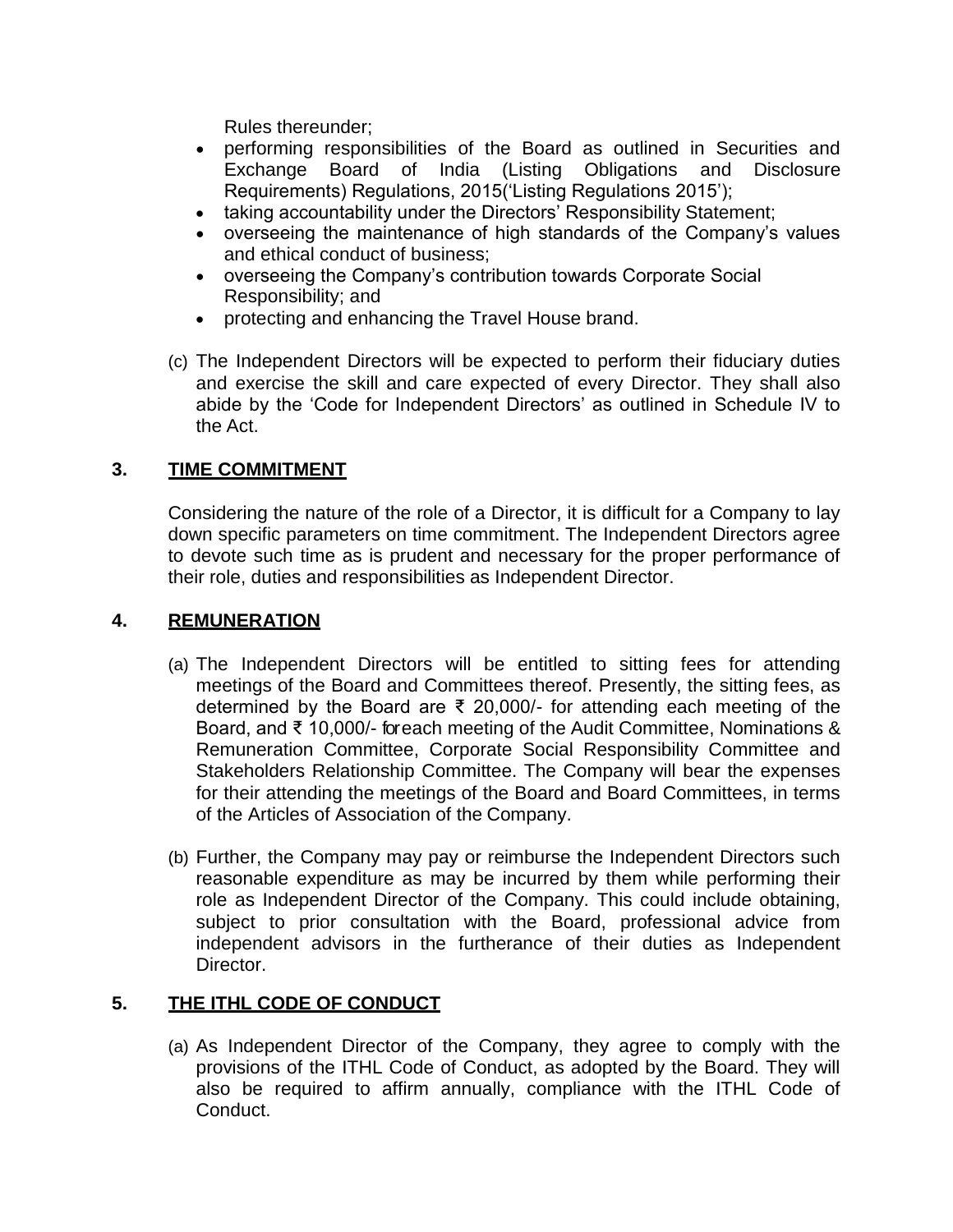(b) Unless specifically authorised by the Company, the Independent Directors will not disclose information in respect of the Company's affairs to the media, the financial community, the employees, the members, or to any other person.

The obligation of confidentiality of the Independent Directors shall survive the cessation of their directorship in the Company.

- (c) The attention of Independent Directors has also been drawn to the Securities and Exchange Board of India (Prohibition of Insider Trading) Regulations, 2015 and the ITHL Code on Prevention of Insider Trading, prohibiting disclosure or use of unpublished price sensitive information.
- (d) The Independent Directors shall not engage in any activity which might impede the application of their independent judgement in the best interest of the Company.

#### **6. INDUCTION AND DEVELOPMENT**

The Company will, from time to time, brief the Independent Directors on all business related matters, risk assessment & minimisation procedures, and proposed new initiatives. They will also be updated on changes / developments in the domestic / global corporate and industry scenario including those pertaining to statutes / legislation and economic environment.

#### **7. PERFORMANCE EVALUATION PROCESS**

Performance of the Independent Directors as well as the performance of the entire Board and its Committees will be evaluated annually as may be required under the provisions of law, against the parameters for evaluation laid down by the Nominations & Remuneration Committee.

#### **8. CONFLICT OF INTEREST**

- (a) It is accepted and acknowledged that the Independent Directors may have business interests other than those of the Company. They are required to declare any such directorships, appointments and interests to the Board in writing in the prescribed form.
- (b) During their term, the Independent Directors agree to promptly provide declaration under Section 149(7) of the Act, upon any change in the circumstances which may affect their status, individually, as Independent Director. Further, they also agree to confirm, individually, compliance with the said criteria of independence every financial year, along with a confirmation that they are not aware of any circumstance or situation, which exist or may be reasonably anticipated, that could impair or impact their ability to discharge duties with an objective independent judgement and without any external influence.